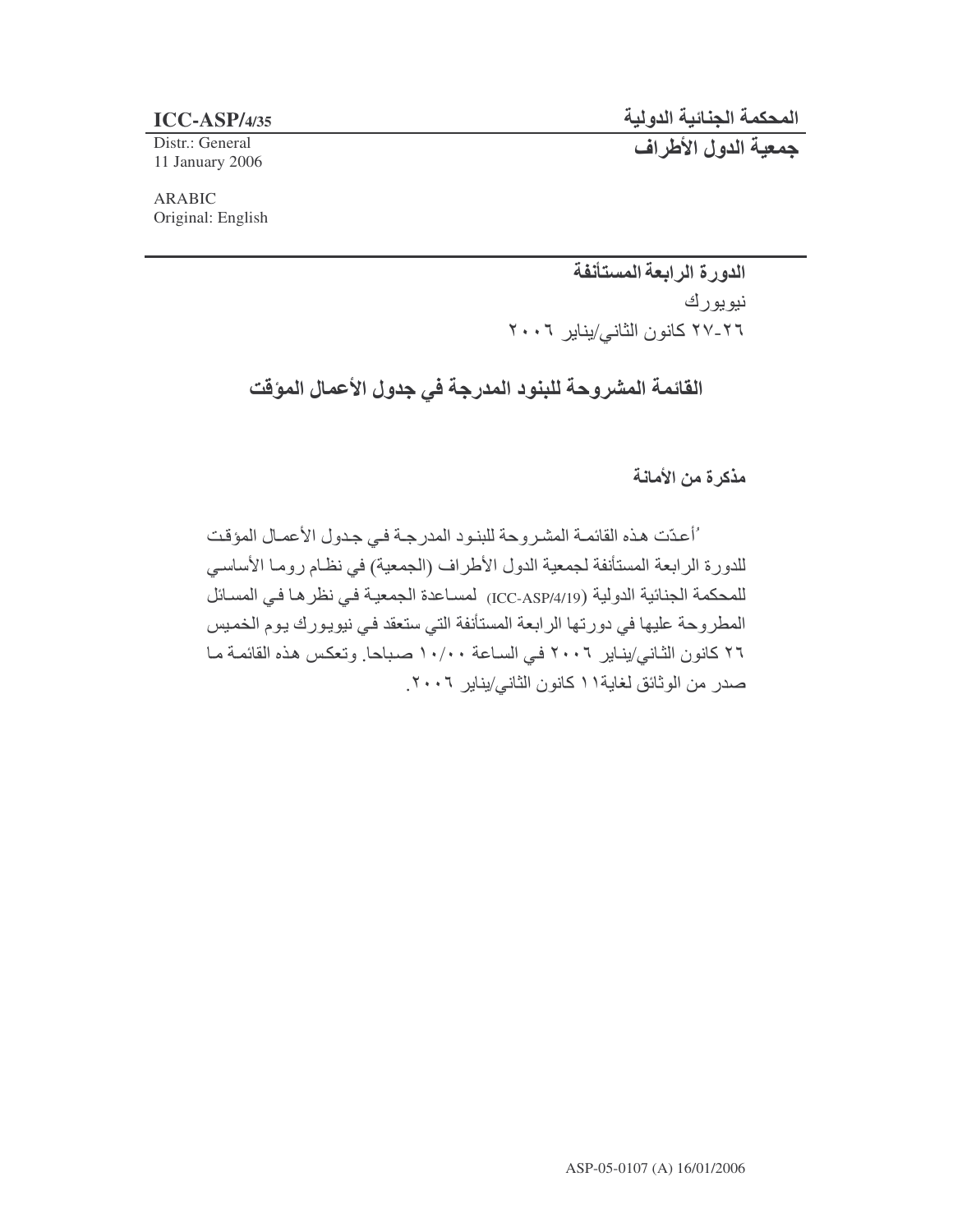## القائمة المشروحة للبنود المدرجة في جدول الأعمال المؤقت

اقرار جدول الأعمال  $\sim$   $\sim$   $\sim$ 

تنطبق على الدورات العادية المواد ١٠ إلى ١٢ و ١٨ إلى ٢٢ من النظام الداخلي فيما يتعلق بجدول الأعمال

ووفقا للمادتين ١٠ و ١١ من النظام الداخلي، صدر جدول الأعمال المؤقت للدو ر ة الر ابعة المستأنفة (ICC-ASP/4/19) في ٢٠ أيلو ل/سبتمبر ٢٠٠٥. ووفقا للمـادة ١٩ من النظام الأساسي، ينبغي تقديم جدول الأعمال إلى الجمعية لإقرار ه.

> الو ثائق جدو ل الأعمال المؤقت (ICC-ASP/4/19)

الدول المتأخر ة عن سداد اشتر اكاتها  $-7$ 

وفقـا للفقرة ٨ مـن المـادة ١١٢ مـن نظـام رومـا الأساسـي "لا يكـون للدولـة الطرف التي تتأخر عن سداد اشتر اكاتها المالية في تكاليف المحكمـة حق التصـويت في الجمعيـة وفـي المكتـب إذا كـان المتـأخر الـذي عليهـا مسـاويا لقيمـة الاشـتر اكات المستحقة عليها في السنتين الكاملتين السابقتين أو زائدة عنها "

واعتمدت الجمعية في دورتها الرابعة، في ٣ كانون الأول/ديسمبر ٢٠٠٥، القرار ICC-ASP/4/Res.4 الذي يعـالج فـي الفقرات ٤٠ إلـي ٤٧ مـن منطوقـه مسـألة الدو ل الأطر اف المتأخر ة عن سداد اشتر اكاتها ِ

الو ثائة ر الوثائق الرسمية لجمعية الدول الأطراف في نظام روما الأساسي للمحكمة الجنائية الدولية، الدورة الرابعةة، لا هاي، ٢٨ تشرين الثاني/نوفمبر -٣ كانون الأول/ديسمبر ٢٠٠٥، الجزء الثالث، القر ار .ICC-ASP/4/Res.4.

> وثائق تفويض ممثلي الدول في الدورة الرابعة المستأنفة  $-\tau$

تـنظم المـواد ٢٣ إلــي ٢٨ مـن النظــام الـداخلي مسـألتي التمثيـل ووثــائق النفويض ووفقا للمادة ٢٤، تقدم إلى الأمانة وثائق تفويض الدول الأطراف وأسماء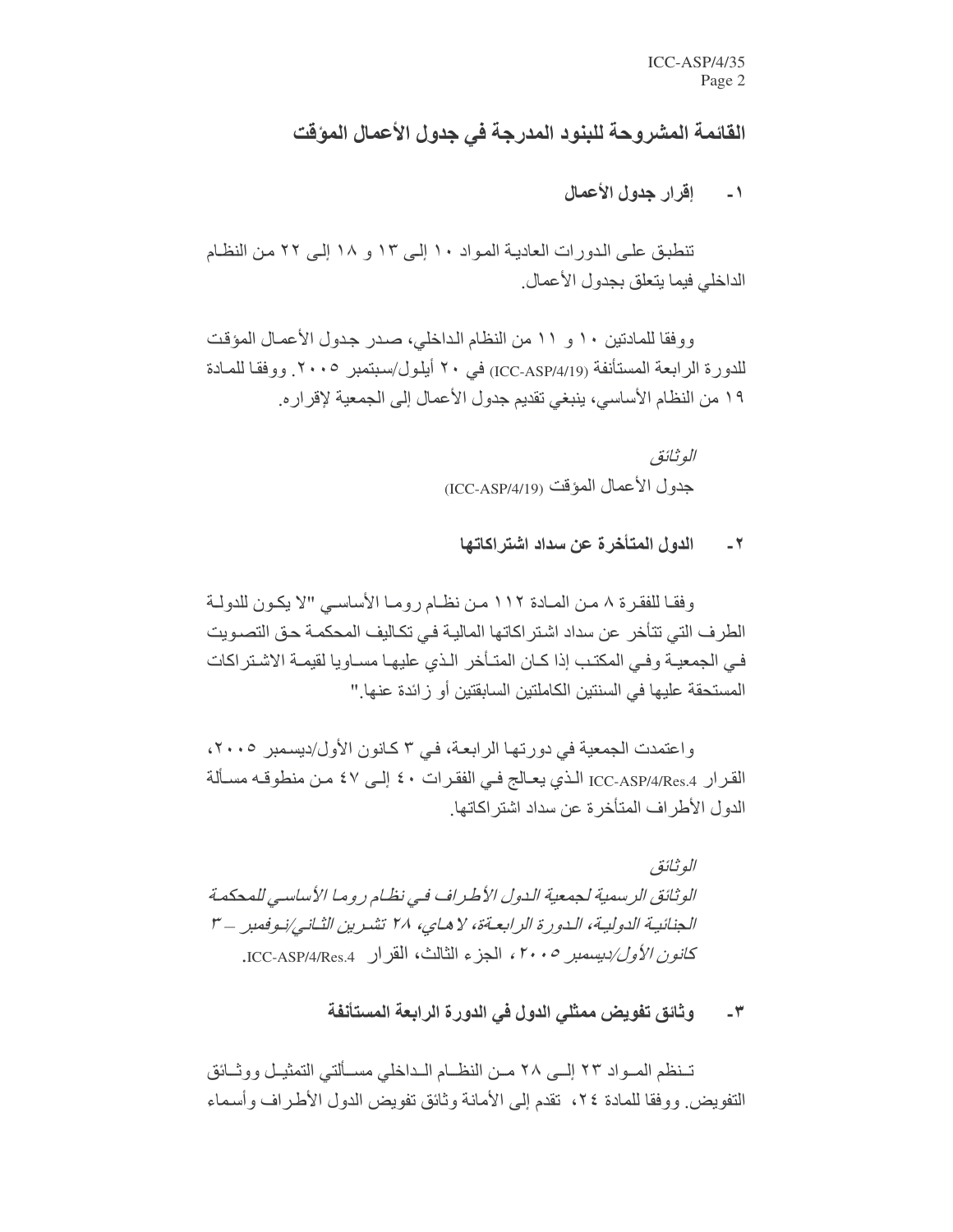$ICC-ASP/4/35$ Page 3

المناوبين والمستشارين في أجل لا يتجاوز ـ إن أمكن- أربعا وعشرين ساعة بعد افتتاح الدورة. وتصدر وثـائق التفويض عن رئيس الدولـة أو الحكومـة أو عن وزير الخارجية أو عن شخص يأذنون له بذلك

وعملا بالمادة ٢٥ من النظام الداخلي، قامت الجمعية في الجلسة الأولى من دور تها الر ابعة، المعقودة في ٢٨ تشر بن الثاني/نو فمبر ٢٠٠٥، بتعيين الدول التالية للعمل في لجنة وثائق التفويض: الأردن، أو غندا، إيرلندا، بـار اغواي، بـنن، سلوفينيا، صر بيا و الجبل الأسو د، فر نسا، هندو ر اس

وتفحص اللجنــة وثــائق تفـويض ممثلــى الـدول الأطـر اف وتقدم تقريـر ا الــى الجمعبة دون تأخبر

## تنظيم الأعمال  $-5$

تقوم الجمعية في بداية الدورة بالنظر في برنـامج عمل استنادا إلـى الاقتراح المقدم من المكتب و اعتماده

## انتخاب ستة قضاة  $\overline{\phantom{a}}$

تنظم الأحكام ذات الصلة من المـادة ٣٦ من نظـام ر ومـا الأساسـي و القر ار ICC-ASP/3/Res.6 الإجر اءات المتعلقة بتر شبح و انتخاب القضاة

الو ثائق مذكر ة من الأمانة بشأن الانتخاب الثاني للقضاة في المحكمـة الجنائيـة الدوليـة (Add.1 و ICC-ASP/4/33).

الوثائق الرسمية لجمعية الدول الأطراف في نظام روما الأساسي للمحكمة الجنائية الدولية، الدورة الثالثة، لا هاي، 7 - • ١ أيلول/سبتمبر ٢٠٠٤، الجزء الثالث، القرار ICC-ASP/3/Res.6.

انتخاب ستة أعضاء في لجنة الميزانية والمالية  $-7$ 

قررت الجمعية بموجب قرار هـا ICC-ASP/1/Res.4 أن 'تتشـىٔ لجنـة للميز انيـة والمالية وتتألف هذه اللجنة من ١٢ عضوا من مختلف الجنسيات، يكونون خبراء مـن الـدول الأطـراف لهـم مكانــة وخبـرة معتـرف بهمـا فـي الشـؤون الماليــة علــي